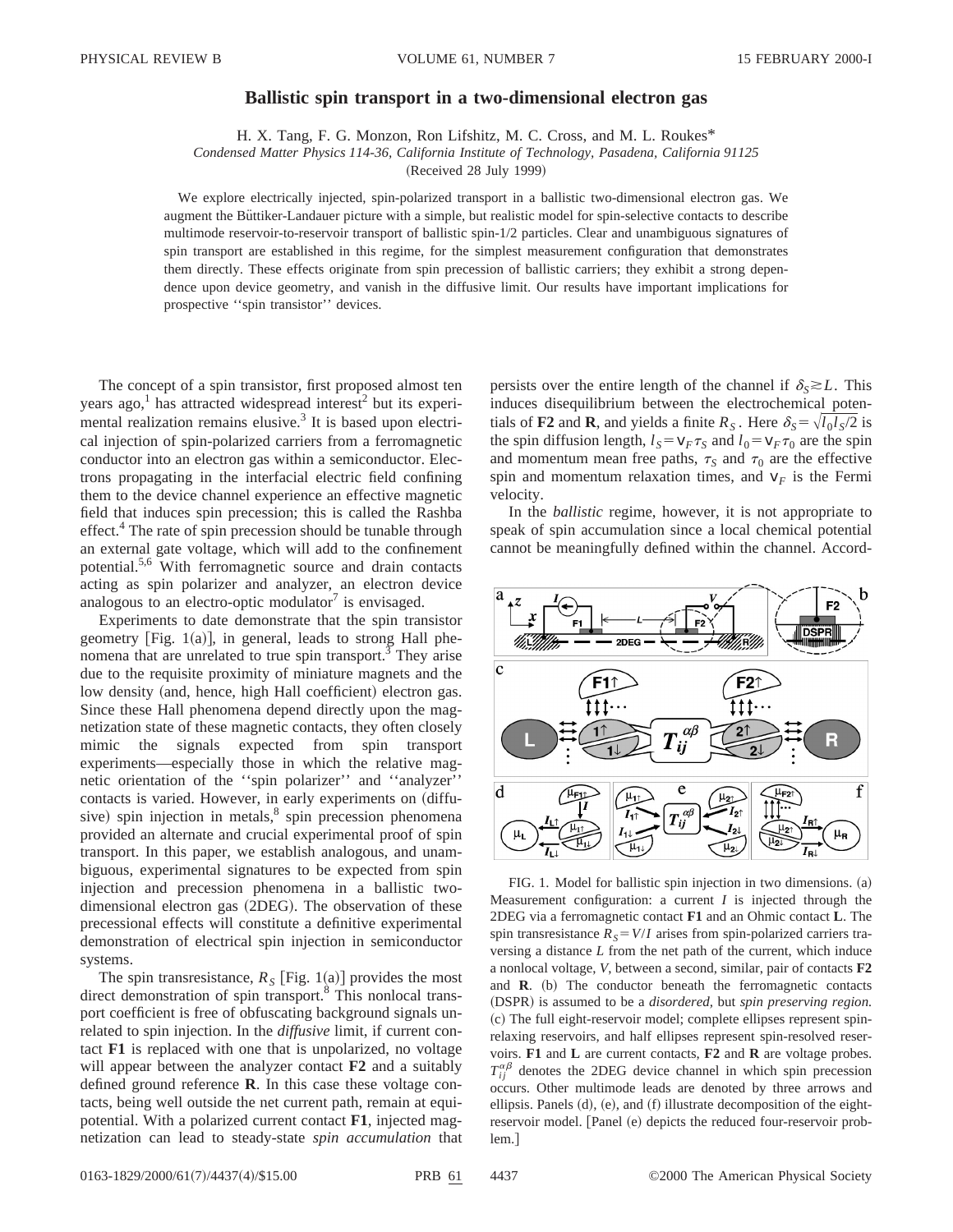ingly, our description of the ballistic spin transresistance is based upon Büttiker's picture for mesoscopic transport within a multiprobe conductor.<sup>9</sup> Here we augment this with a model describing spin-selective contacts. Our procedure is as follows:  $(a)$  We first develop a simple description of spinselective contacts, based upon careful consideration of the ferromagnetic/semiconductor  $(F/S)$  contacts in (our) real devices. $3$  (b) We construct an eight-reservoir model, after Buttiker, to describe the spin injection experiment.  $(c)$ Boundary conditions are used to constrain the spin-resolved currents and chemical potentials. These lead to a simpler four-reservoir problem for the spin transresistance,  $R<sub>S</sub>$ , in terms of reservoir-to-reservoir, *spin-resolved* transmission probabilities,  $T_{ij}^{\alpha\beta}$ , of the 2DEG forming the device conduction channel. Here the indices *i* and *j* specify the reservoirs themselves, and  $\alpha$  and  $\beta$  their constituent spin bands. (d) The requisite  $T_{ij}^{\alpha\beta}$  are then calculated semiclassically, using a modified Monte Carlo numerical technique (described below). We follow the electrons' ballistic trajectories *and* the phase of their spin wave functions as they pass through the device, while ignoring the phase of their spatial wave functions. For unpolarized ballistic systems, this semiclassical approach has proven remarkably consistent with experimental data at  $T \sim 4$  K, where the electron phase coherence length is smaller than typical dimensions of nanoscale devices.<sup>10</sup>

Figure  $1(b)$  depicts our model for the spin-selective contacts which comprises two elements: **F2**, a fully spinpolarized reservoir which is in perfect contact with a second disordered (i.e., momentum-randomizing) but *spinpreserving region* (DSPR) that consists of separate spin-up and spin-down bands. The separate spin-resolved reservoirs comprising the DSPR's  $(1\uparrow,1\downarrow,2\uparrow,2\downarrow)$  model low-mobility regions always present beneath unalloyed ferromagnetic metal contacts in typical InAs devices.<sup>3</sup> Disorder within them yields significant momentum randomization and, hence, a short  $l_0$ . However, in contrast to the usual picture describing unpolarized reservoirs, $9$  we assume these special contacts are small compared to  $\delta_S$ , thus any spin disequilibrium within them is preserved. This, in fact, is consistent with the more restrictive constraint  $\delta_{\rm s} \gtrsim L$ , which is generic and fundamental *to any spin injection experiment.* If significant spin relaxation occurs anywhere in the device, including the vicinity of the ferromagnetic contacts, spin-selective transport is suppressed.<sup>11</sup> In this paper, for sake of clarity, we consider the most ideal situation, initially assuming that **F1** and **F2** are fully polarized at the Fermi surface (half-metals). This approximation serves to illustrate the most important aspects of the underlying physics. Of course, many complexities in real devices may diminish spin transport effects.<sup>12</sup> Here our aim is to establish what may be expected in ballistic systems under *optimal* conditions.

Measurement of  $R<sub>S</sub>$  involves four terminals [Fig. 1(a)], two that are spin selective, **F1** and **F2**, and two that are conventional, i.e., momentum- *and* spin-relaxing, **L** and **R**. As depicted in Figs.  $1(d) - 1(f)$ , the full problem separates into three sub components. Figure  $1(d)$  represents the spin-up and spin-down currents  $(I_{L\uparrow}, I_{L\downarrow})$  that flow between **F1**, <sup>1</sup>↑,1↓, and **<sup>L</sup>**. A Sharvin resistance,13

$$
R_{sh} = (h/2e^2)(k_F w)/\pi = (h/2e^2)N_{ch}
$$

arises between 1↑,1↓, and the multichannel conductors connecting them to **L**. Under conditions of current flow this yields the spin-resolved electrochemical potential differences  $\mu_{1\uparrow} - \mu_L = 2eR_{sh}I_{L\uparrow}$  and  $\mu_{1\downarrow} - \mu_L = 2eR_{sh}I_{L\downarrow}$ . Here the factors of 2 arise because transport is spin resolved;  $k_F$ , *w*, and *Nch* are the Fermi wave vector, channel width, and number of occupied modes within the 2DEG device channel, respectively. Similarly, at the rightmost side of Fig.  $1(f)$ , current flow between the reservoirs  $2\uparrow$ ,  $2\downarrow$ , and **R** establishes<br>the electrochemical potential differences  $\mu_{2\uparrow} - \mu_{R}$ electrochemical potential differences  $\mu_{2\uparrow} - \mu_R$  $=2eR_{sh}I_{R\uparrow}$  and  $\mu_{2\downarrow}-\mu_R=2eR_{sh}I_{R\downarrow}$ . Also,  $\mu_{F2\uparrow}=\mu_{2\uparrow}$ since no current flows between these reservoirs. Note that all *I*'s here represent *net* currents (forward minus reverse contributions). In our model, the following sum rules hold: *I*  $=$ *I*<sub>L↑</sub>+*I*<sub>1</sub>↑</sub>,  $I=I_{L\uparrow}+I_{L\downarrow}$ ,  $0=I_{R\uparrow}+I_{R\downarrow}$ , and  $I_{1\uparrow}+I_{1\downarrow}=I_{2\uparrow}$  $+I_{2\downarrow}=0$ . As the reservoirs in Fig. 1(f) are voltage contacts, net current is conserved separately for each spin band, *IR*<sup>↑</sup>  $+I_{2\uparrow}=I_{R\downarrow}+I_{2\downarrow}=0$ . These expressions can be manipulated to yield

$$
\begin{pmatrix} \mu_{1\uparrow} \\ \mu_{1\downarrow} \\ \mu_{2\uparrow} \\ \mu_{2\downarrow} \end{pmatrix} = \begin{pmatrix} \mu_L + 2eR_{sh}(I - I_{1\uparrow}) \\ \mu_L + 2eR_{sh}I_{1\uparrow} \\ \mu_R - 2eR_{sh}I_{2\uparrow} \\ \mu_R + 2eR_{sh}I_{2\uparrow} \end{pmatrix} . \tag{1}
$$

Given these relations, calculation of  $R<sub>S</sub>$  reduces to a fourterminal problem that solely involves the four spin-resolved reservoirs 1↑, 1↓, 2↑, and 2↓ and the 2DEG device channel that connects them [Fig. 1(e)]. Modifying Büttiker's formula to account for the spin-resolved channels, the four-terminal linear response at zero temperature becomes

$$
I_{i\alpha} = \frac{e}{h} [(N_{ch} - R_{ii}^{\alpha\alpha})\mu_{i\alpha} - T_{ij}^{\alpha\beta}\mu_{j\beta}] \equiv \frac{e}{h} U_{ij}^{\alpha\beta}\mu_{j\beta}.
$$
 (2)

Transport within the ballistic multimode 2DEG conductor is fully represented by the transmission and reflection coefficients  $T_{ij}^{\alpha\beta}$  and  $R_{ii}^{\alpha\alpha}$ . These describe carriers incident from the lead *i* with spin polarization  $\alpha$ , that are transmitted into lead *j* with final spin state  $\beta$ ; and carriers incident from  $i\alpha$ that are reflected back into same lead and spin channel, respectively. The coefficients  $U_{ij}$  in Eq. (2) satisfy the sum rule  $\sum_{i\alpha} U_{ij}^{\alpha\beta} = \sum_{j\beta} U_{ij}^{\alpha\beta} = 0$ , ensuring the current sum rules of Eq. (1), and that all currents vanish when the  $\mu_i$  are equal.

Simplification of Eqs.  $(1)$  and  $(2)$  yields

$$
\begin{pmatrix} I_{1\uparrow} \\ I_{1\downarrow} \\ I_{2\uparrow} \\ I_{2\downarrow} \end{pmatrix} = S \begin{pmatrix} \widetilde{\mu}_L + I \\ \widetilde{\mu}_L \\ \widetilde{\mu}_R \\ \widetilde{\mu}_R \end{pmatrix}, \tag{3}
$$

where  $\tilde{\mu}_{L,R} = \mu_{L,R}/2eR_{sh}$  and  $S = (1+U)^{-1}U$ . The elements of  $S$  satisfy the same sum rules that constrain  $U$  (for identical reasons). For parallel alignment of polarizer and analyzer, **F1** and **F2**, which we denote by the superscript  $(\uparrow \uparrow)$ , these steps yield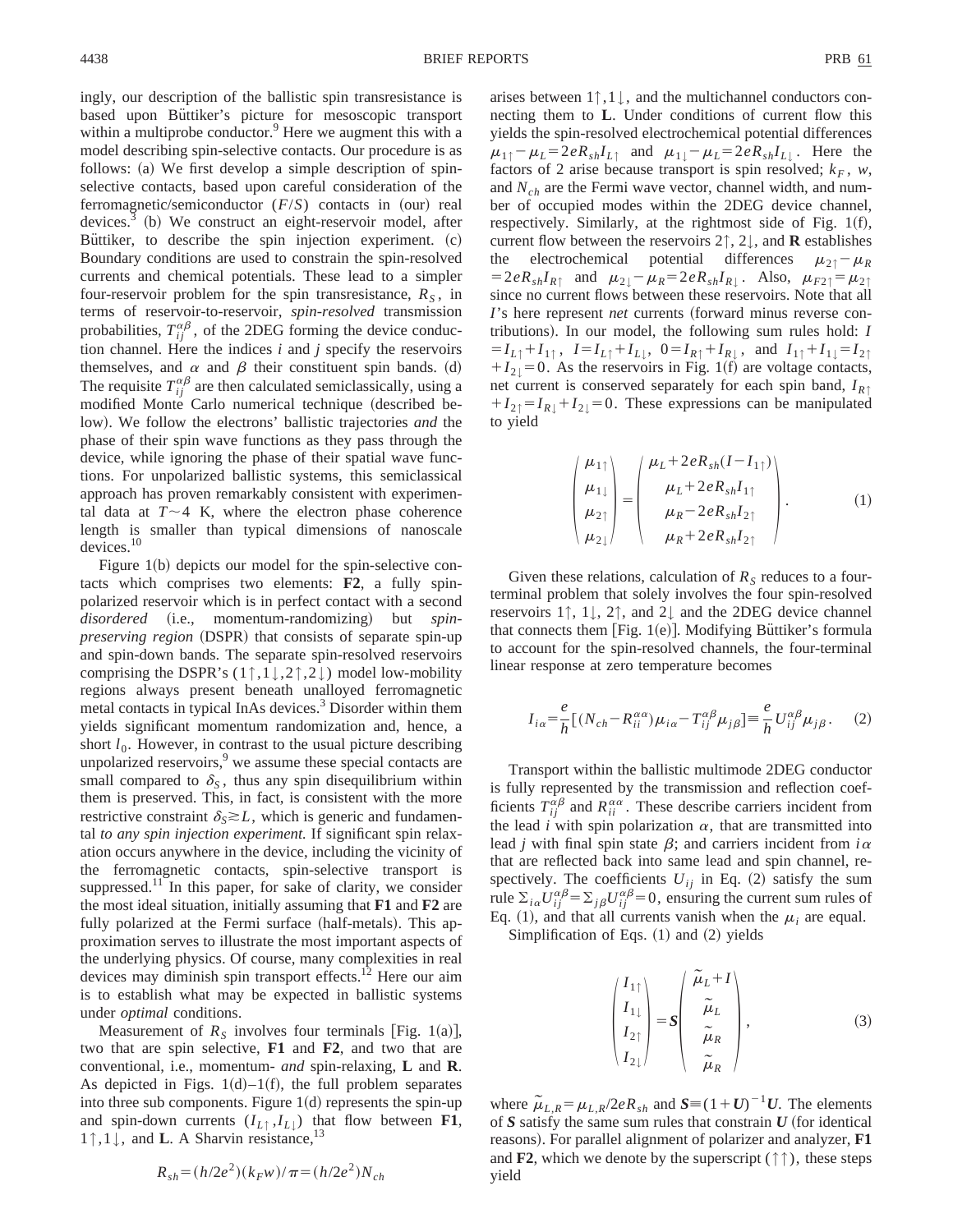

FIG. 2. Ballistic spin transresistance in an external field normalized to  $B_0 = p_F /ew$ , at which the cyclotron radius equals the channel width. (a) For a channel with  $L/w = 15$  in a perpendicular field, we plot two traces representing  $\omega_L / \omega_c = 1$  and 0.19, appropriate for a typical metal and for InAs, respectively. (b) and (c) Spin transresistance for three different configurations and two channel lengths  $L/w=3$  and 15. Here  $\omega_L/\omega_c=0.19$  (InAs).

$$
R_S^{(\uparrow\uparrow)} = -2 \frac{S_{31} S_{42} - S_{32} S_{41}}{S_{31} + S_{32} + S_{41} + S_{42}} R_{sh}.
$$
 (4)

For antiparallel alignment, only the sign changes:  $R_S^{(\uparrow\downarrow)}$  $=-R_{S}^{(\uparrow\uparrow)}$ .

We obtain the requisite elements of *S* numerically, extending the semiclassical billiard model<sup>10</sup> to allow tracking of an electron's spin wave function along ballistic trajectories linking the spin-resolved reservoirs (1↑,1↓,2↑,2↓) at either end of the 2DEG device channel. We consider electrons confined within a hard-wall channel, of length *L* and width *w*.  $T_{ij}^{\alpha\beta}$  are calculated by injecting and following a large number of electron trajectories (typically  $> 10<sup>4</sup>$ ) propagating at  $v_F$ .<sup>14</sup>

For each path segment traversed by the electron between boundary reflections, the phase of its spin wave function evolves continually via the local Larmor frequency  $\omega_L$  $= g^*eB/2m$ . Here  $g^*$  is the effective electron *g* factor, *B* the local magnetic field, and *m* the free-electron mass. Total precession is accumulated for each complete trajectory, which is the sum of these segments. For each segment the electron's spin precession is calculated analytically<sup>15</sup> and incorporated into the Monte Carlo procedure.

In Fig. 2(a) we display  $R_S^{(\uparrow \uparrow)}$  as a function of perpendicular magnetic field strength. The prominent feature is that  $R<sub>S</sub>$ is *oscillatory*, a ballistic phenomenon not found in the diffusive regime. In Figs. 2(b) and 2(c), we display  $R_S^{(\uparrow\uparrow)}$  calculated for three orientations of the external field—two that are in plane and the perpendicular case, displayed again for comparison. In all three cases the **F1** and **F2** magnetizations are parallel and *yˆ*-oriented.

When the external field is along  $\hat{y}$ , the injected carriers remain in spin eigenstates and do not precess. In this situation  $R_S^{(\uparrow\uparrow)}$  is a positive constant [Figs. 2(b) and 2(c)]. However, with an  $\hat{x}$ -oriented field, precession is maximal, and  $R_s$ oscillates. Since orbital effects are absent for an in-plane field, the oscillations in this case arise purely from spin precession, and the oscillation *period*,  $\Delta B$  is determined by the condition  $2\pi n = \omega_L t_{TR}$ , i.e.,  $\Delta B = h/(g^* \mu_B t_{TR})$ . Here  $t_{TR}$  $= S/v_F$  is a typical transit time from  $1 \rightarrow 2$ , and  $\mu_B$  is the electronic Bohr magneton.  $\Delta B$  is thus inversely proportional to *S*, a typical path length averaged over the injection distribution function. The *decay* of  $R<sub>S</sub>$  occurs on a field scale where  $\omega_L \delta t_{TR} \sim \pi$ ; i.e., for  $B = \hbar \pi/(g^* \mu_B \delta t_{TR})$ , beyond which precession among the different contributing trajectories tends to get out of step. Here  $\delta t_{TR} = \left[ t_{TR}^2 - \langle t_{TR} \rangle^2 \right]^{1/2}$  is the variance in path lengths traversed while propagating from  $1\rightarrow 2$ .

The perpendicular field  $(B_{ext}||\hat{z})$  is special—it induces both spin and *orbital* effects. (The characteristic field scale for the latter is  $B_0 = p_F /ew$  at which the cyclotron radius  $r_c = v_F / \omega_c$  equals the channel width *w*.) The frequency ratio  $\omega_L/\omega_c = (g^*/2)(m^*/m)$  describes the relative importance of orbital and spin transport phenomena. Here  $p_F$  is the Fermi momentum,  $\omega_c = eB/m^*$  the cyclotron frequency, and  $m^*$ the effective mass. For InAs ( $m^*$ =0.025,  $g^*$ =15) this ratio is  $\sim$  0.19, for In<sub>x</sub>Ga<sub>1-x</sub>As $\sim$  0.1, whereas it is roughly 1.0 for most metals. In the latter spin and orbital effects have similar periodicity so disentangling them is difficult [Fig. 2(a)].

As mentioned, electrons confined within an InAs heterostructure are subject to an internal Rashba field, present even for zero applied magnetic field. This can be modeled by a Hamiltonian,<sup>4</sup>  $H_R = \alpha_{so} [\boldsymbol{\sigma} \times \mathbf{k}] \cdot \hat{z}$ . Comparing  $H_R$  to the Zeeman term we write the effective Rashba field as **B***<sup>R</sup>*  $=2\alpha_{so}k\times\hat{z}/(g^*\mu_B)$ . Here  $\alpha_{so}=\Delta_R/2k_F$  is the spin-orbit coupling parameter ( $\Delta_R$  is the Rashba splitting,<sup>16</sup>) and **k** and  $k_F$  are the electron and Fermi wave vectors, respectively. Using data from Heida *et al.*, <sup>16</sup> we estimate this internal field to be about 5 T for an InAs 2DEG. Since  $B_R$  is always in plane, all electron trajectories are straight when the external field has no out-of-plane component. For fully polarized injection, this yields the simple expression

$$
R_S^{(\uparrow\uparrow)} = \frac{1 - 2t}{(1 + 2t)(2t - 3)} R_{sh},\tag{5}
$$

where *t* represents  $T_{(1\uparrow \rightarrow 2\uparrow)}$ , normalized by  $N_{ch}$ .

Figure 3 displays how Rashba-induced spin precession is manifested in  $R<sub>S</sub>$  for a zero external field. We represent the effective Rashba field strength by the dimensionless frequency  $\hat{\omega}_R = 2\alpha_{so}m^*w/\hbar^2$ ; at  $\hat{\omega}_R = 1$  an electron precesses 1 rad after traversing a distance *w*. As shown, the oscillations decay quickly initially, but exceedingly slowly thereafter. No spin precession occurs for  $\hat{\omega}_R = 0$ ; hence  $t = 1$  yielding  $R_S^{(\uparrow\uparrow)} = R_S^{(\rightarrow\rightarrow)} = R_{sh}/3$ , a simple result of current division. For finite  $\hat{\omega}_R$ ,  $R_S$  displays strong dependence upon the orientation of the magnetizations  $M$  (of  $F1$  and  $F2$ ; assumed parallel), in relation to the device channel's principal axis  $(\hat{x})$ . For  $\mathbf{M}||\hat{x}$  (parallel to the channel), precessional effects are maximal. With increasing Rashba field, the variance in con-